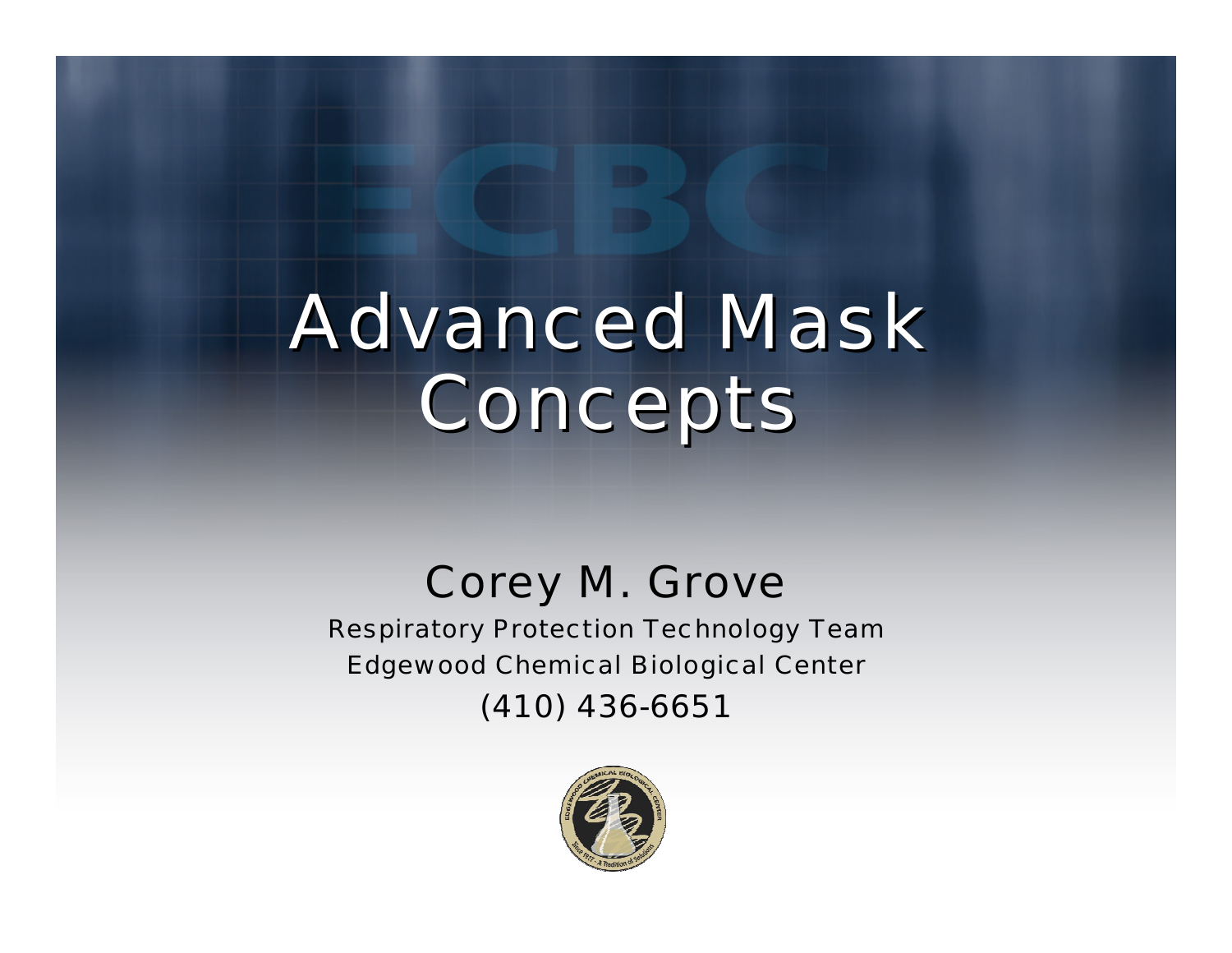#### **User Assessment**



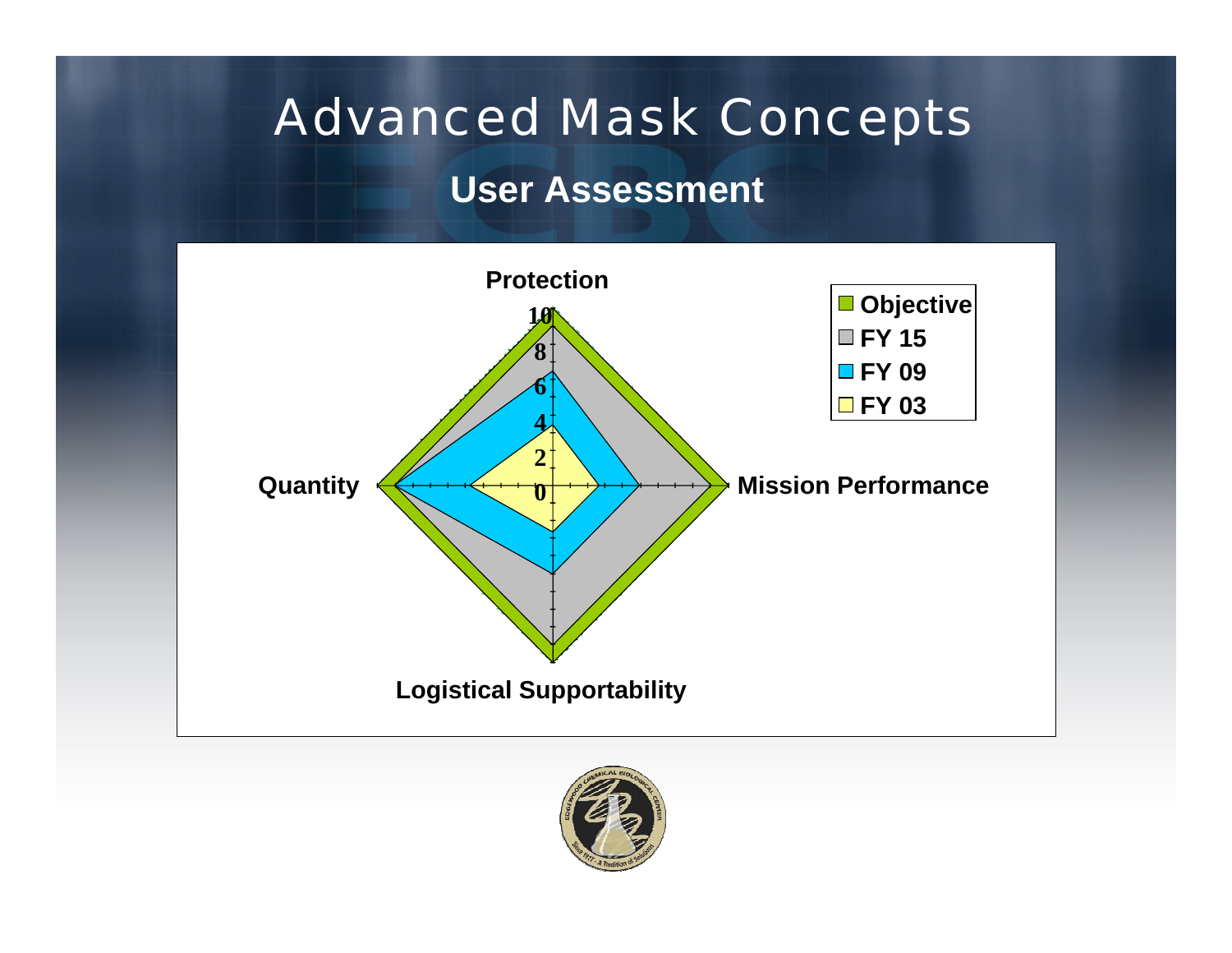#### **Technology Assessment**

| <b>NGGPM</b>                      | <b>Enhanced NGGPM</b>       |
|-----------------------------------|-----------------------------|
| <b>Nanocomposite Materials</b>    | <b>Powered Technologies</b> |
| <b>Nanocomposite Filter Media</b> | <b>Nanotechnology</b>       |
| <b>System Pressurization</b>      | <b>Microelectronics</b>     |
| <b>System Integration</b>         | <b>Micro-machines</b>       |
| <b>Mid Term</b>                   | <b>Long Term</b>            |
| $(3-6 \text{ years})$             | $(6 + years)$               |
| <b>Power</b>                      |                             |

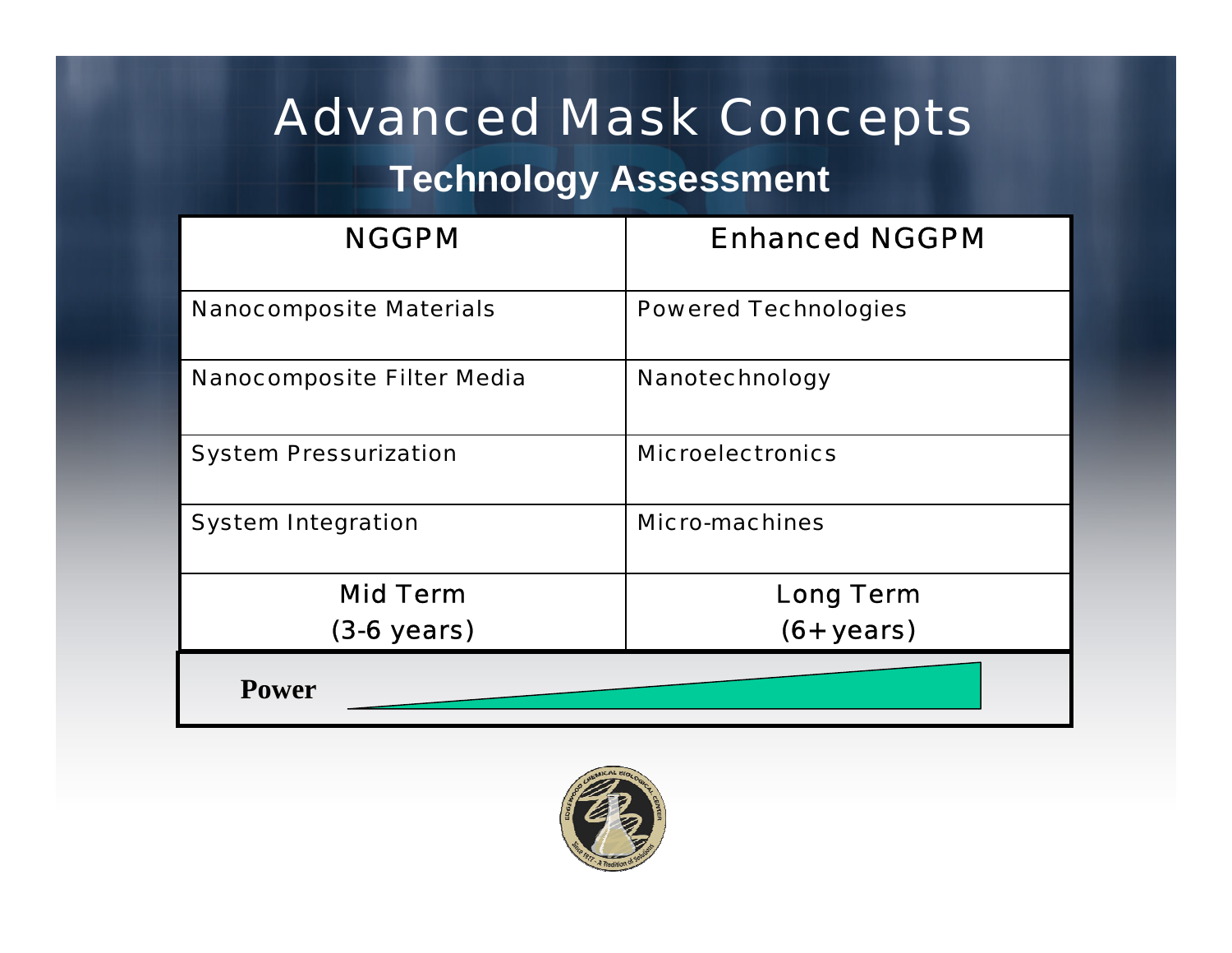#### **Nanocomposite Materials**



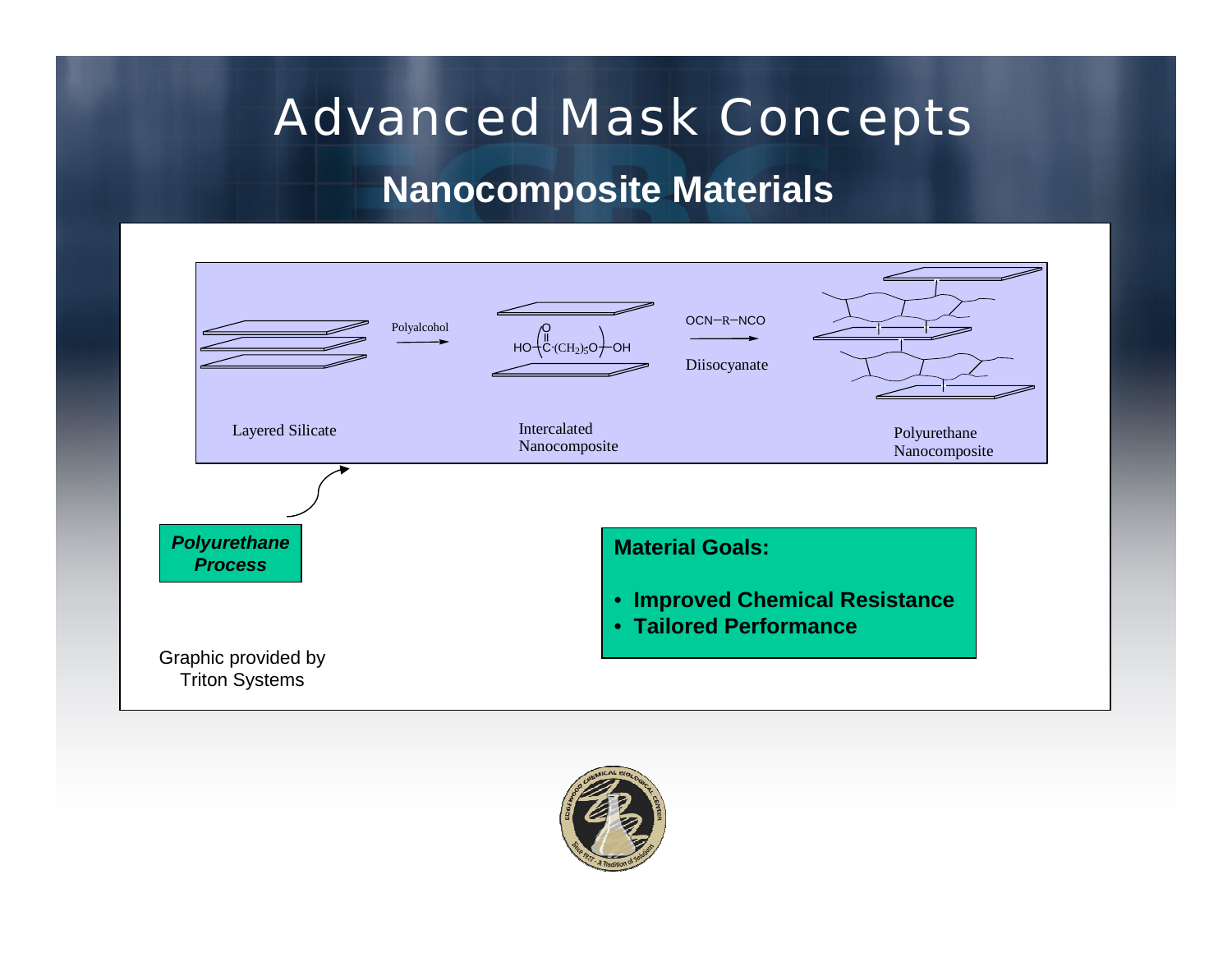#### **Composite Filter Media**



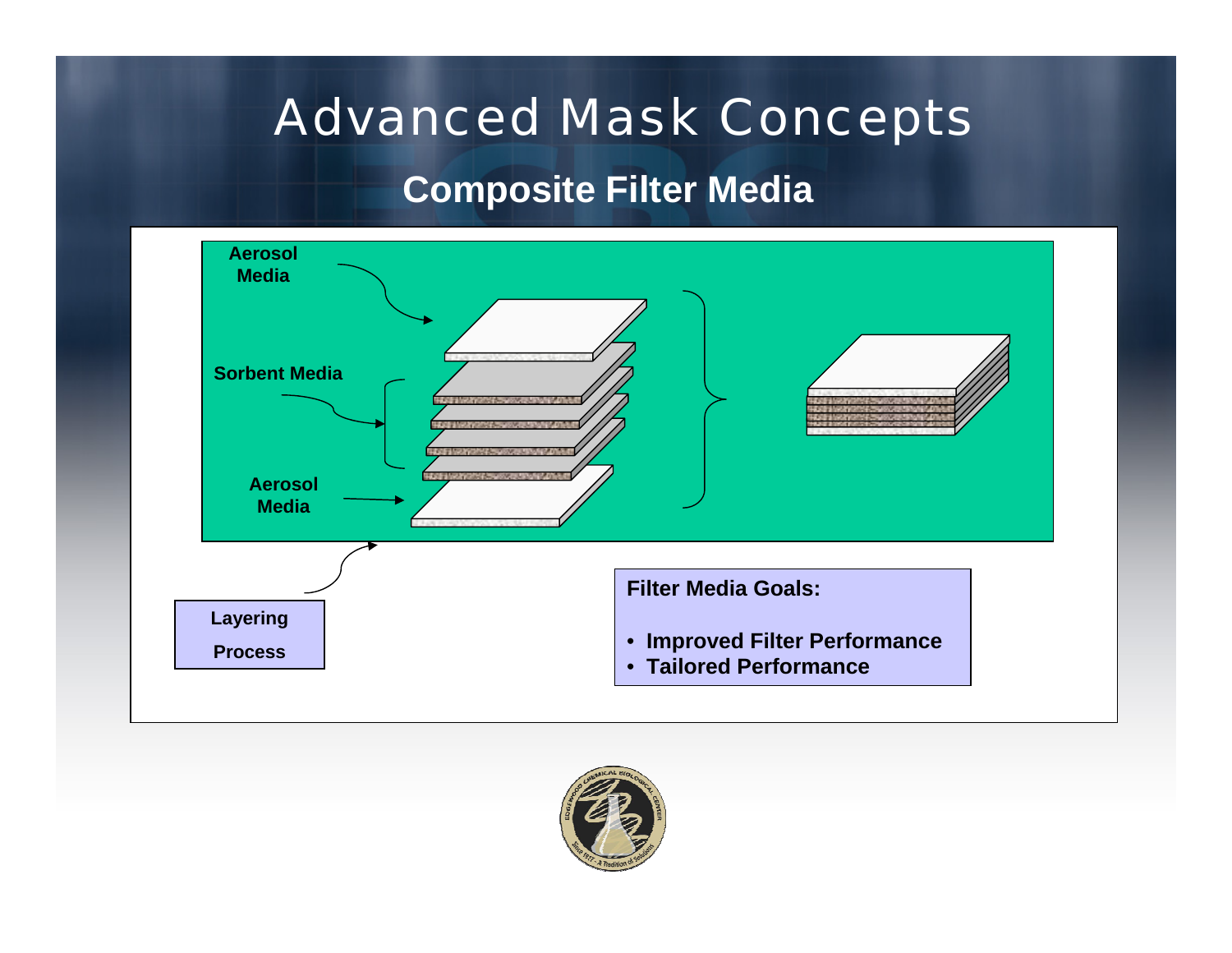# Advanced Mask Concepts **System Pressurization**



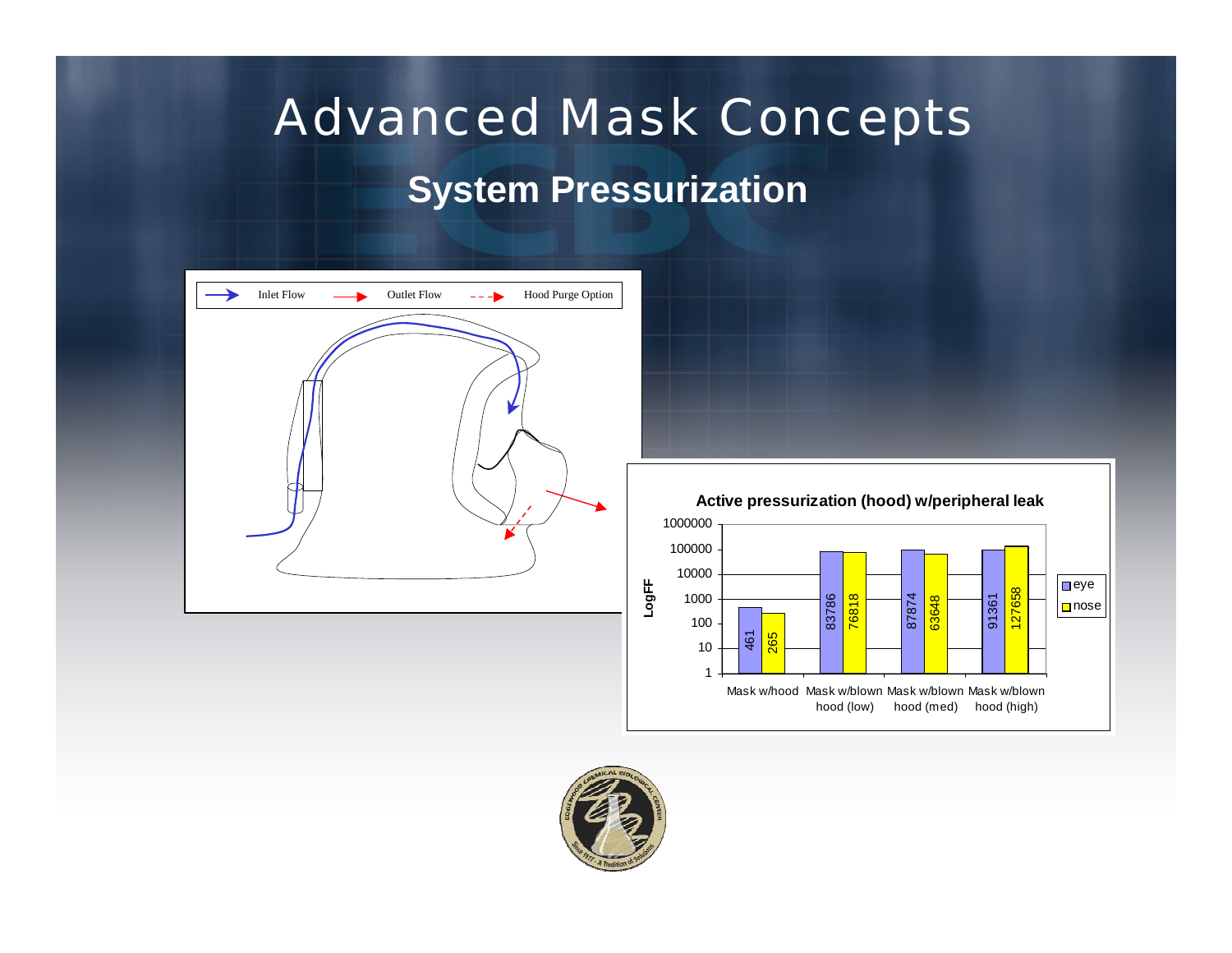# Advanced Mask Concepts **System Integration**



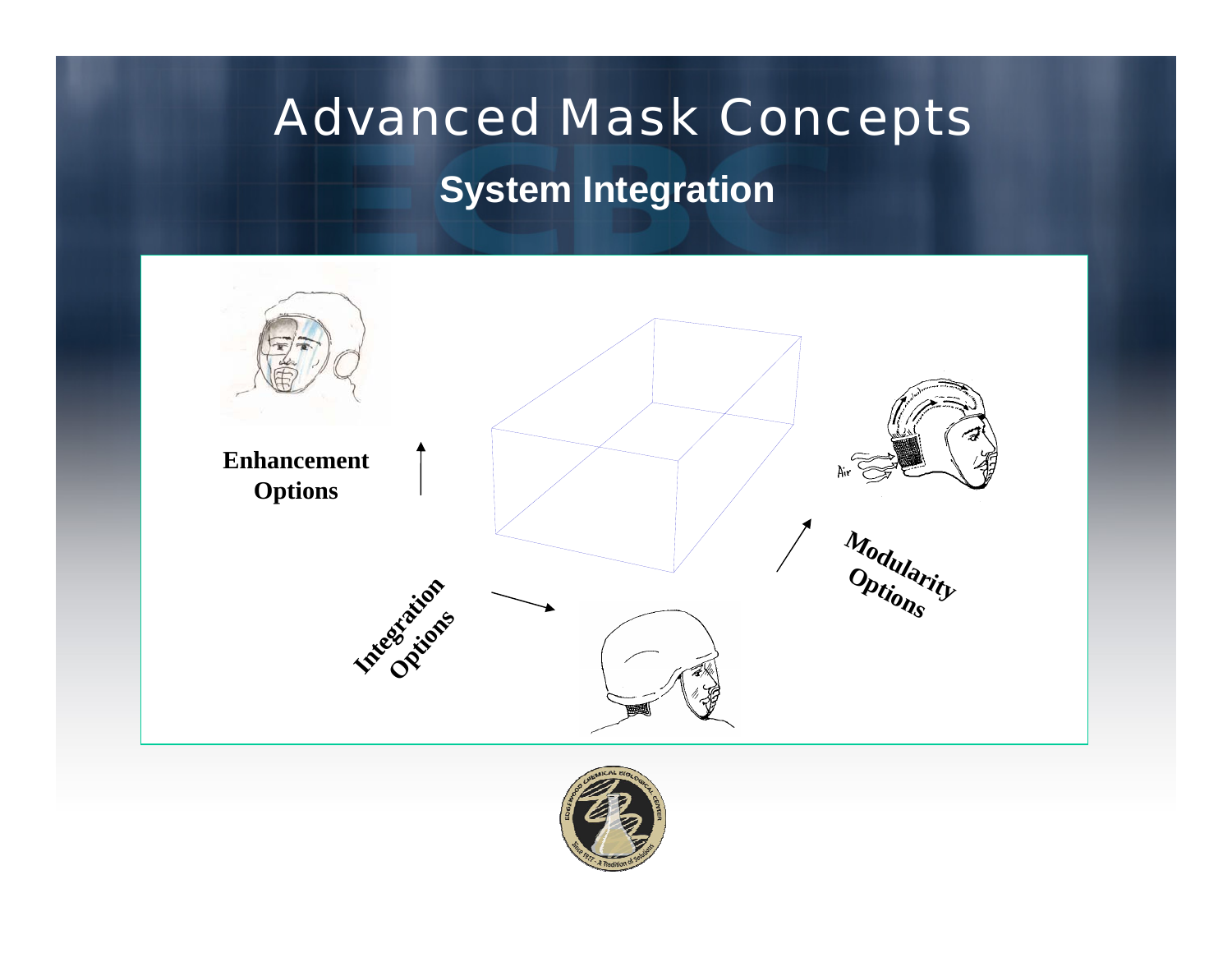

### **NGGPM Concept** *(An Integrated Approach)*



#### **NGGPM Features**

**Family-of-Systems Tailored ProtectionPerformance Optimization Operational Modularity Enh ancement Adaptability**

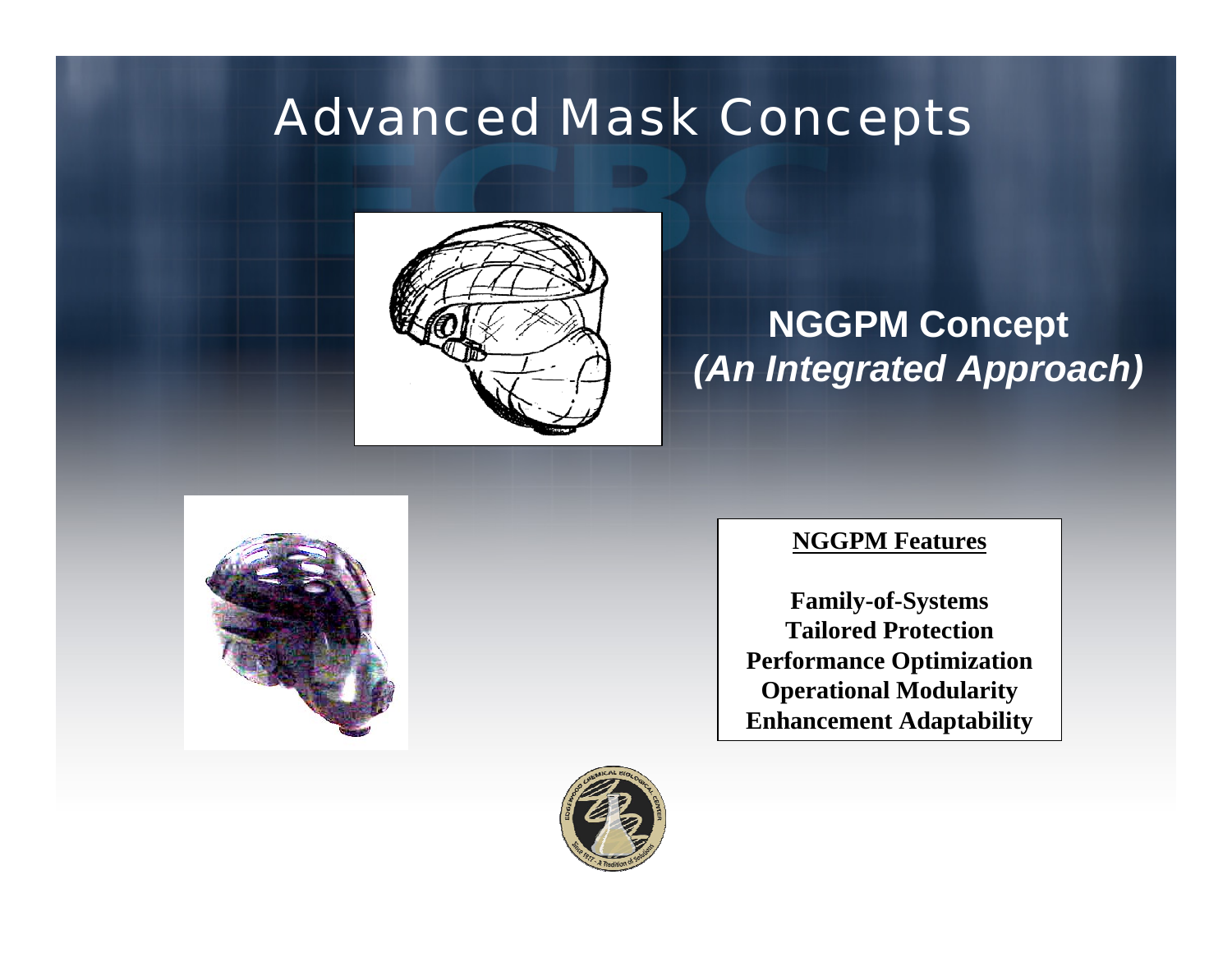#### **Family-of-Systems**

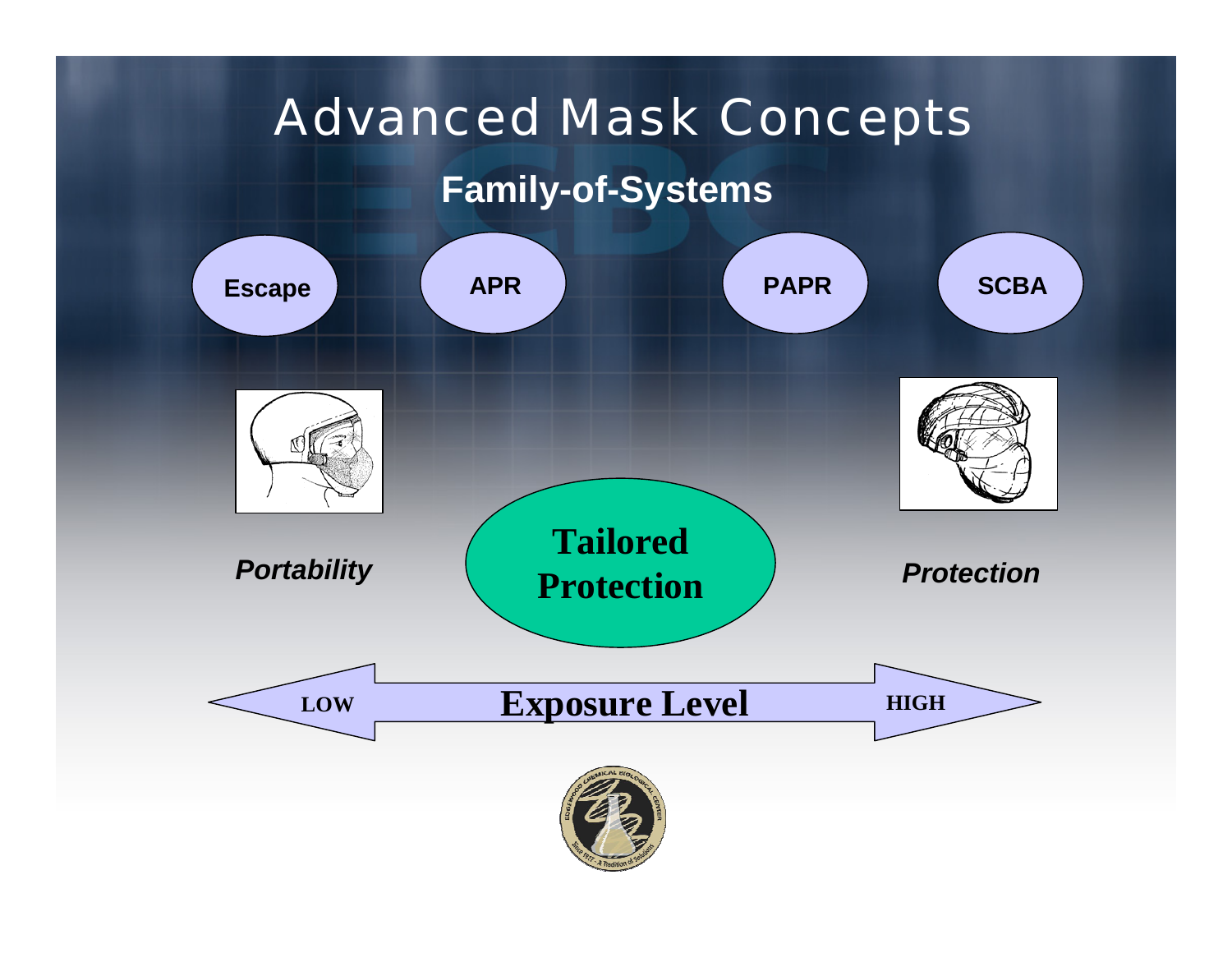# **Advanced Mask Concepts Overall System Goals**



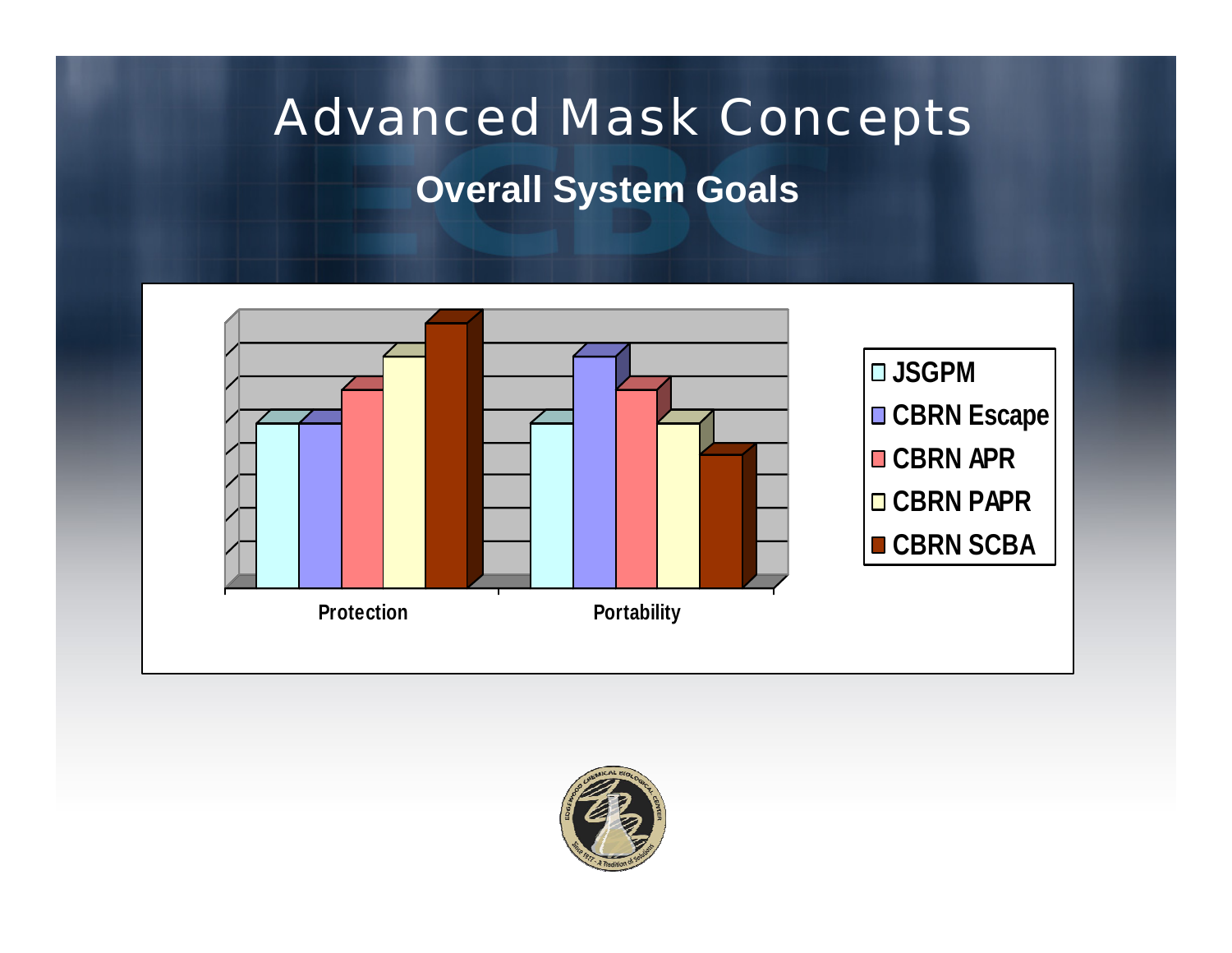#### **Performance Optimization**





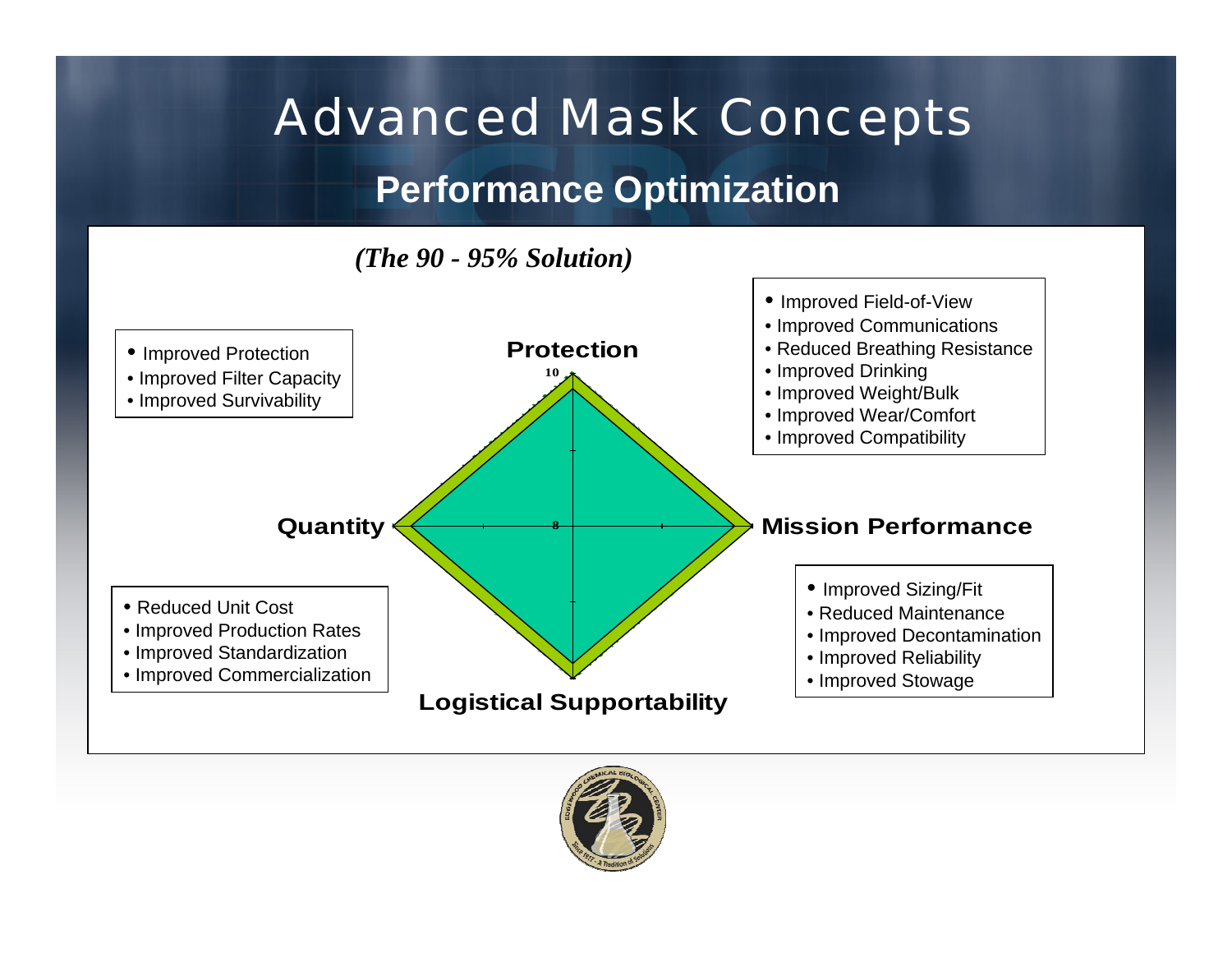### **System Integration**

#### <u>Integration Benefits</u>

- **System Pressurization**
- **Communication Liner System**
- **High Surface Area Filters**
- **Helmet/Suit Interface C ontrol**









**Microclimatic Cooling\* Communications\*Displays/Sensors\***

**\* Leverage FFW**



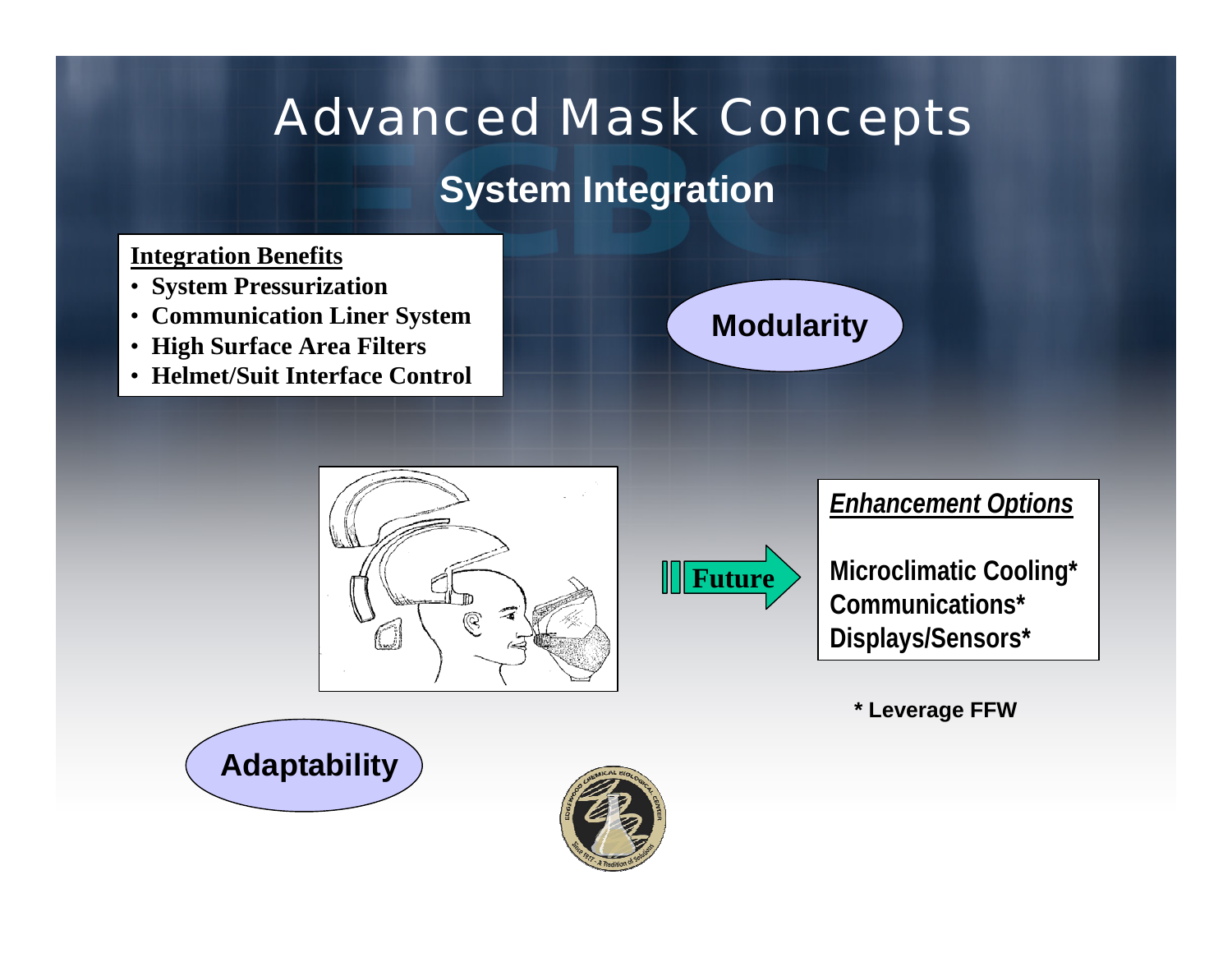# Advanced Mask Concepts **Technology Roadmap**